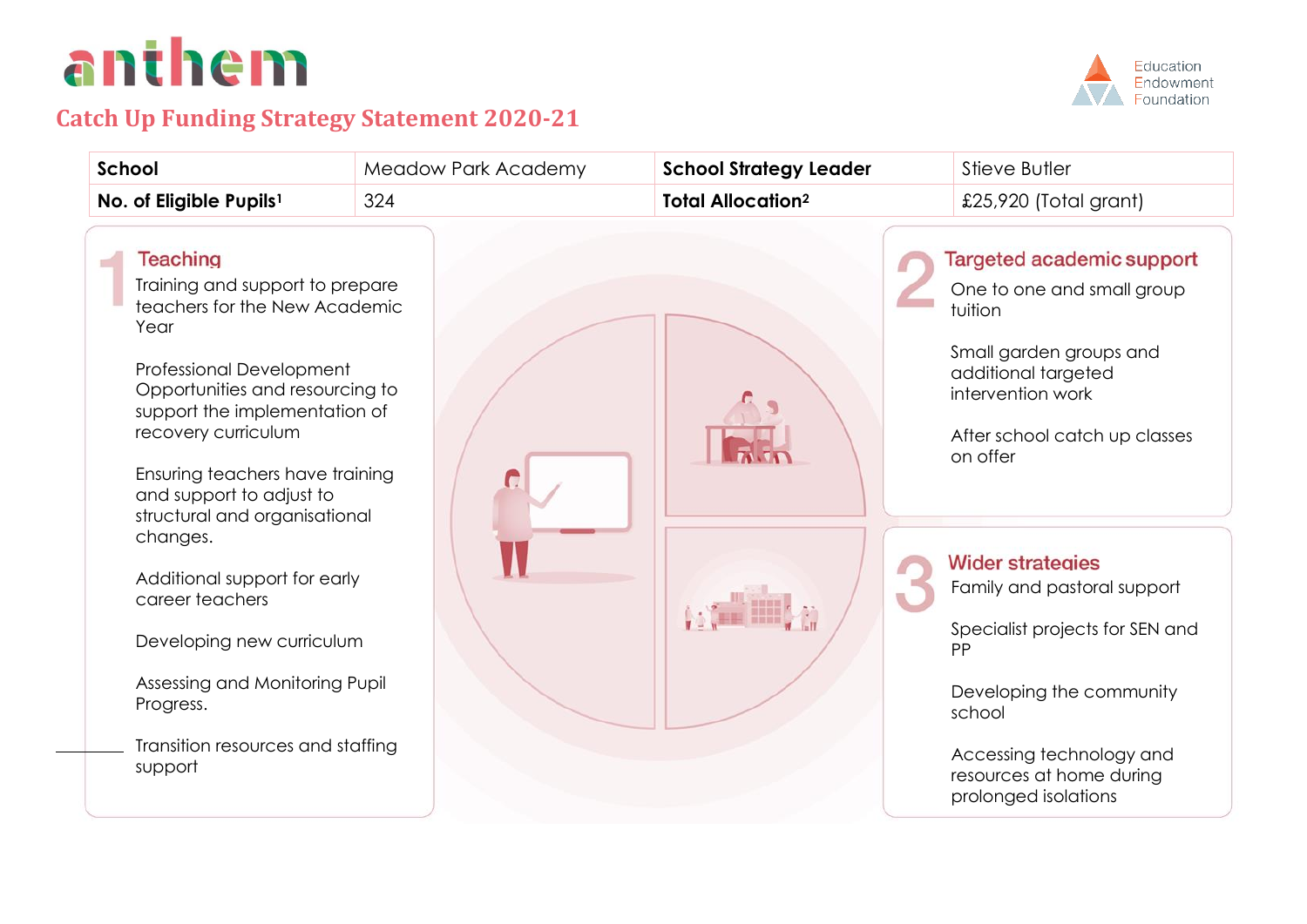#### **1. Teaching**

|                | <b>Identified Pupil</b><br>Group                                                                                                                                                                                       | Pupil need/s                                                                                                            | How were pupil<br>need/s<br>identified?                                                                                                                                                                   | Chosen action /<br>approach                                                                                                                                                                                                                                                            | <b>Evidence and</b><br>rationale for this<br>choice                                                                                                                                                                                                                     | <b>Expenditure</b>                     | <b>Desired Outcome and</b><br>how/when it will be<br>measured                                                                                                                                                                                                                                                                                         |
|----------------|------------------------------------------------------------------------------------------------------------------------------------------------------------------------------------------------------------------------|-------------------------------------------------------------------------------------------------------------------------|-----------------------------------------------------------------------------------------------------------------------------------------------------------------------------------------------------------|----------------------------------------------------------------------------------------------------------------------------------------------------------------------------------------------------------------------------------------------------------------------------------------|-------------------------------------------------------------------------------------------------------------------------------------------------------------------------------------------------------------------------------------------------------------------------|----------------------------------------|-------------------------------------------------------------------------------------------------------------------------------------------------------------------------------------------------------------------------------------------------------------------------------------------------------------------------------------------------------|
| $\overline{A}$ | Year 1 who<br>have<br>regressed with<br>their phonics<br>knowledge<br>Year 2 who<br>were not on<br>track to pass<br>phonics<br>screening in<br>Year 1<br>Year 3 who<br>were due to sit<br>Phonics re-sits<br>in Year 2 | Additional<br>phonics<br>teaching and<br>catch up.<br><b>Extra Phonics</b><br>teaching time<br>Phonics<br>interventions | Teacher<br>assessment<br><b>Baseline</b><br>assessments                                                                                                                                                   | TA support for small<br>targeted group<br>teaching<br>English hub specialist<br>to support training and<br>delivery.<br>Increased resources to<br>support teaching e.g.<br>RWI materials and<br>books                                                                                  | Pupils are<br>significantly further<br>behind than they<br>wold have been at<br>this stage<br>Pupils unable to<br>complete Phonics<br>screening.<br>Gaps in learning<br>and lack of practice<br>at home leading to<br>pupils regressing in<br>their phonic<br>knowledge | £1,450 RWI<br>books and<br>subscrition | Year 1 pupils will make<br>accelerated progress<br>and those expected /<br>capable will pass PSC in<br>June<br>Year 2 pupils making<br>accelerated progress to<br>develop and embed<br>phonic knowledge and<br>early reading skills<br>Year 3 pupils will refresh<br>and progress their<br>phonics skills in order to<br>improve their reading skills |
| B              | All Pupils                                                                                                                                                                                                             | <b>Quality First</b><br>Teaching                                                                                        | Teacher<br>/Baseline<br>assessments<br>and<br>knowledge of<br>increased and<br>prolonged<br>disruption to<br>schooling in a<br>disadvantaged<br>area<br>Discussions with<br>parents and<br>Social workers | Launch of new<br>curriculum<br>High quality Inset and<br>CPD aimed at<br>supporting the<br>recovery curriculum<br>Refer teacher to the<br><b>EEF teacher toolkit</b><br>and other recovery<br>curriculum resources<br>Additional support for<br>teachers with<br>identified weaknesses | Prolonged time<br>away from normal<br>teaching routines<br>New teachers to the<br>school<br>Flexibility in<br>approaches<br>needed in order to<br>meet the needs of<br>all pupils who may<br>not be year group<br>ready                                                 | £1,000                                 | Strong QFT to ensure<br>pupils have the best<br>chance of making up for<br>time missed<br>New format for Pupil<br>Progress meetings at<br>each short term looking<br>at data and<br>development                                                                                                                                                       |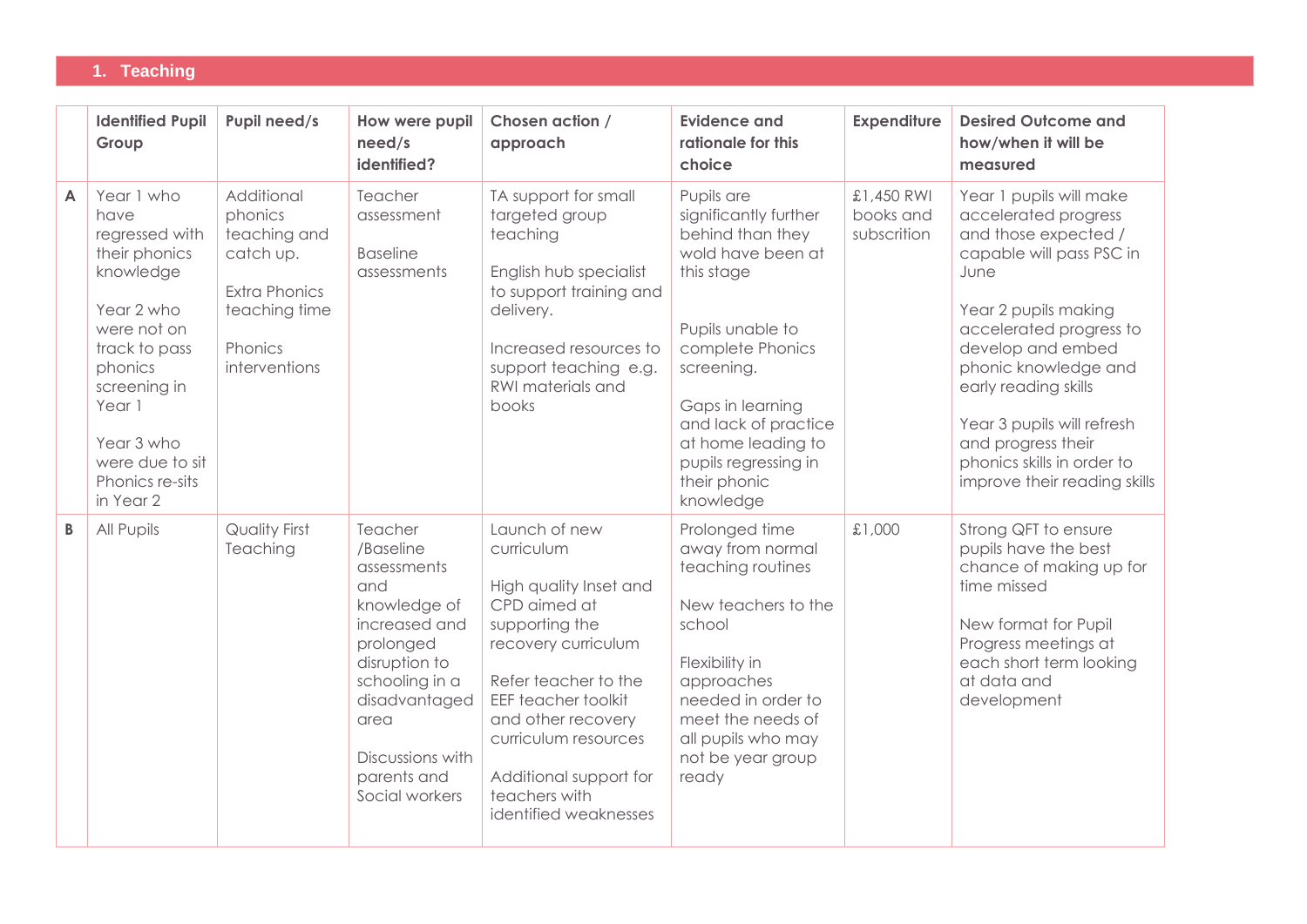|              |                                            |                                                                                                                                                                   |                                                                                                                                      | Small garden provision<br>to reduce interruptions<br>in normal class<br>teaching<br>Maths and English<br>lead allowed time to<br>monitor provision and<br>support staff                                                                                                                                                        |                                                                                                                                                                                                                                                                                                                                                                                                                                                                                                                                                |          |                                                                                                                                                                                                                                                                                           |
|--------------|--------------------------------------------|-------------------------------------------------------------------------------------------------------------------------------------------------------------------|--------------------------------------------------------------------------------------------------------------------------------------|--------------------------------------------------------------------------------------------------------------------------------------------------------------------------------------------------------------------------------------------------------------------------------------------------------------------------------|------------------------------------------------------------------------------------------------------------------------------------------------------------------------------------------------------------------------------------------------------------------------------------------------------------------------------------------------------------------------------------------------------------------------------------------------------------------------------------------------------------------------------------------------|----------|-------------------------------------------------------------------------------------------------------------------------------------------------------------------------------------------------------------------------------------------------------------------------------------------|
| $\mathsf{C}$ | Children<br>moving from<br>Yr. R to Year 1 | A hybrid EYFS /<br>Year 1<br>curriculum in<br>place for the<br>first half term<br>to help pupils<br>transition after<br>lost.<br>Some pupils to<br>remain in EYFS | Teacher /<br><b>Baseline</b><br>assessment<br>End of year<br>assessments<br>Gap analysis of<br>the foundation<br>stage<br>curriculum | Pupils who were<br>already extremely low<br>in EYFS are still<br>accessing Reception<br>or are being heavily<br>supported in Year 1<br>A continuum of<br>reception created for<br>first half term with<br>more formal learning<br>being merged in for a<br>strong transition.<br>Small garden provision<br>will be implemented | It's clear that the lost<br>learning time for<br>many of these pupils<br>coupled with low<br>starting point's<br>means that an<br>extension of the<br>foundation<br>curriculum is<br>required to ensure<br>the building blocks<br>for prior learning are<br>not missed and<br>misconceptions are<br>identified and dealt<br>with.<br>Given the high level<br>of SEN of some year<br>1 pupils it is<br>necessary for them<br>to remain in EYFS<br>and there may be a<br>rationale for<br>creating a small<br>garden group as<br>time progresses | £1,000   | Pupils to settle well into<br>Year 1 and make good<br>progress towards ARE<br>ready for Year 2<br>For teachers to have the<br>resources available to<br>continue a play based<br>approach to learning to<br>allow pupils to go through<br>the appropriate stages of<br>child development. |
| D            | Pupils in<br>Year $5/6$<br>mixed classes   | Teachers have<br>large mixed<br>classes and<br>both they and<br>the pupils are                                                                                    | Class by class<br>based on<br>teachers<br>experience                                                                                 | Extra catch up<br>provision for children<br>who have fallen a<br>long way behind                                                                                                                                                                                                                                               | Children in Year 6<br>and 5 awaiting<br><b>EHCPs which have</b><br>been delayed due<br>to Covid-19 plus                                                                                                                                                                                                                                                                                                                                                                                                                                        | £ 10,000 | Provision of SEN Teacher<br>to support catch up<br>group on a part time<br>basis                                                                                                                                                                                                          |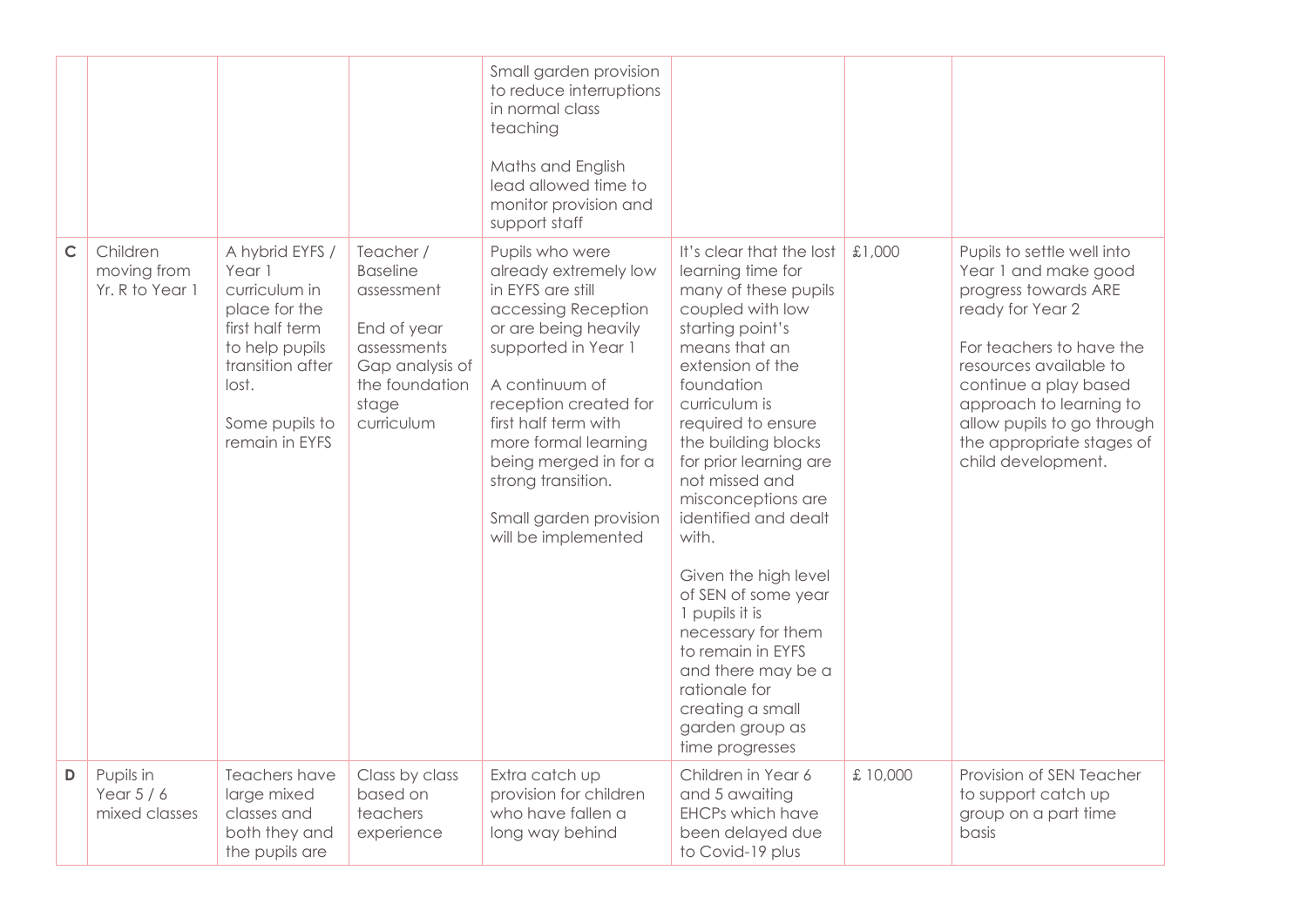|   |                     | finding this a<br>further<br>challenge<br>alongside the<br>other elements<br>One teacher is<br>early to their<br>career<br>needing extra<br>support to<br>ensure they<br>can deliver<br>catch up<br>learning for<br>pupils and to<br>allow their<br>entitled career<br>progression<br>support to<br>happen. |                                                                                                                                                                      | Assistant Headteacher<br>providing coaching<br>and mentoring to<br>ensure quality and<br>consistency<br>throughout the Year 5<br>/ 6 provision<br>Maths and English to<br>be taught in ability<br>groups<br>Year 6 teacher to<br>have leadership time<br>to support early career<br>development of LC in<br>year 6 and oversee<br>small garden provision.<br>SENCo to support<br>teachers in delivering<br>appropriate learning<br>to pupils not likely to<br>reach ARE | arrival of new pupils<br>who have been<br>home schooled<br>The large merged<br>year group has such<br>a broad spread of<br>ability and<br>understanding that<br>new groupings will<br>assist with aiding<br>rapid progress<br>LC new to SATS year<br>and all teachers<br>new to high level<br>SEND provision |        | Strong teaching in year 5<br>and LC supported in early<br>career development.<br>All pupils make good<br>progress and those<br>capable of making ARE<br>are facilitated to do so.<br>All teachers in year 5 & 6<br>have been supported to<br>develop their practise in<br>particular in terms of<br>providing for high level |
|---|---------------------|-------------------------------------------------------------------------------------------------------------------------------------------------------------------------------------------------------------------------------------------------------------------------------------------------------------|----------------------------------------------------------------------------------------------------------------------------------------------------------------------|-------------------------------------------------------------------------------------------------------------------------------------------------------------------------------------------------------------------------------------------------------------------------------------------------------------------------------------------------------------------------------------------------------------------------------------------------------------------------|--------------------------------------------------------------------------------------------------------------------------------------------------------------------------------------------------------------------------------------------------------------------------------------------------------------|--------|------------------------------------------------------------------------------------------------------------------------------------------------------------------------------------------------------------------------------------------------------------------------------------------------------------------------------|
| E | Reception<br>Pupils | Lack of<br>transition and<br>pupils not<br>completing<br>Nursery year<br>meaning<br>pupils aren't<br>school ready<br>High levels of<br>speech and<br>language<br>issues and SEN                                                                                                                             | <b>Baselines and</b><br>general visual<br>teacher<br>assessments<br>Use of new<br><b>EYFS</b><br>framework<br>SENCo<br>observations /<br><b>EHCP</b><br>Parent voice | 2 teachers and 2 TAs<br>to 2 classes model.<br><b>EYFS Lead is an SLE</b><br>and EYFS teacher is a<br>Moderator.<br>Further support being<br>sought to help get<br>pupil ready for<br>learning<br>Small garden provision<br>for EYFS / Year 1 being<br>scoped                                                                                                                                                                                                           | (EEF- Guidance)<br>Initial observations<br>support the fact that<br>many pupils are<br>below expected 40<br>- 60 months on entry                                                                                                                                                                             | £5,000 | <b>SEN</b><br>Children are well<br>supported to be school<br>ready and catch up on<br>vital stags of early<br>childhood development<br>Children who need EHCP<br>and specialist support are<br>identified and beginning<br>the process.                                                                                      |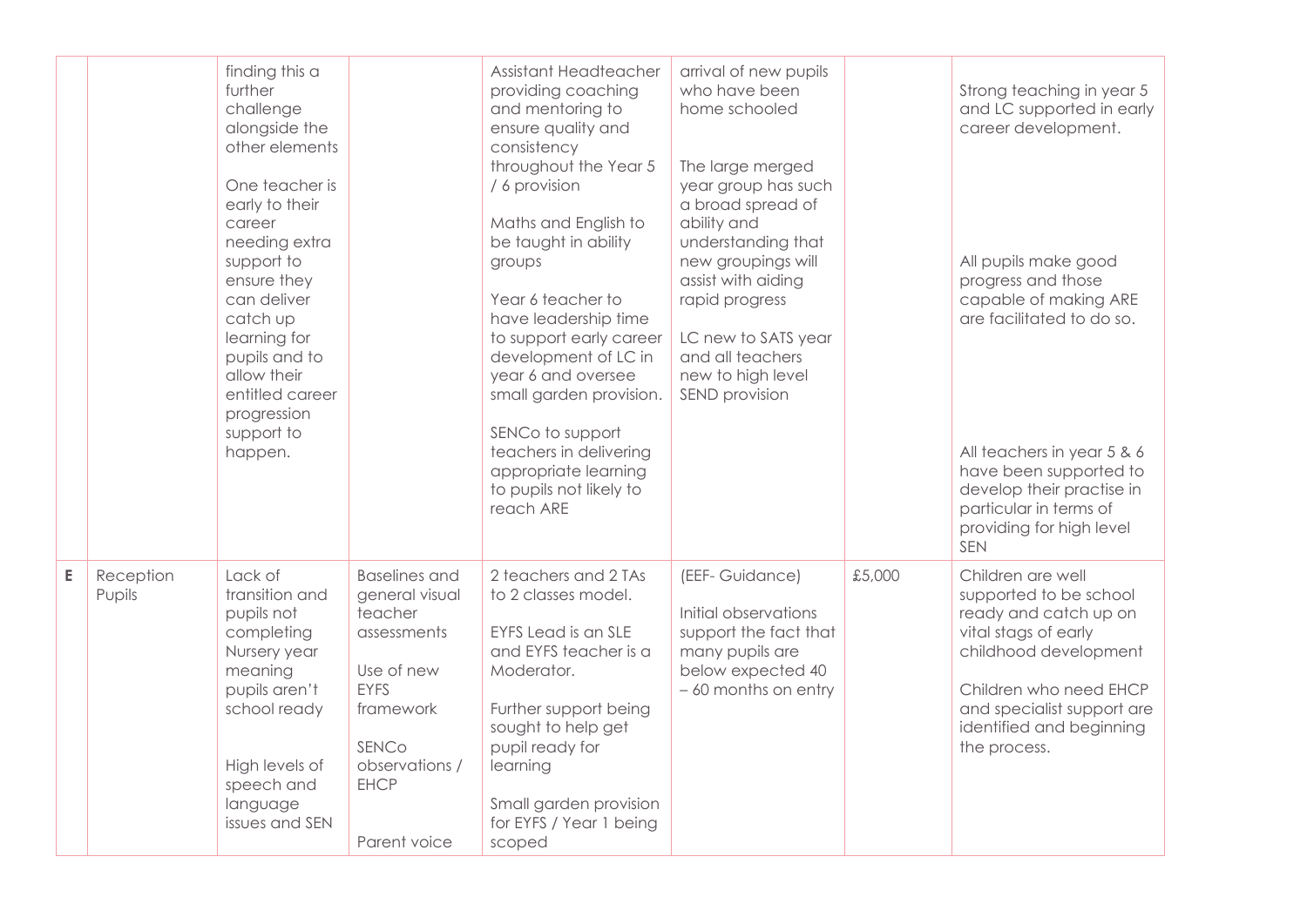|    |          |                                                                                                                                                                                                       |                                               | Application in place<br>for NELI intervention<br>Apprentice employed<br>to support children<br>with very early needs                                                                                                                                                                                                                                                     | Many pupils are not<br>yet toilet trained<br>and are very low in<br>motor skills etc                                                                                                                                                                              |        |                                                                                                                                                                                                                    |
|----|----------|-------------------------------------------------------------------------------------------------------------------------------------------------------------------------------------------------------|-----------------------------------------------|--------------------------------------------------------------------------------------------------------------------------------------------------------------------------------------------------------------------------------------------------------------------------------------------------------------------------------------------------------------------------|-------------------------------------------------------------------------------------------------------------------------------------------------------------------------------------------------------------------------------------------------------------------|--------|--------------------------------------------------------------------------------------------------------------------------------------------------------------------------------------------------------------------|
| F. | Year 1-6 | To ensure all<br>teachers have<br>a clear<br>understanding<br>of the<br>curriculum<br>gaps that<br>need covering<br>in the current<br>year, based on<br>teaching from<br>previous years<br>objectives | <b>Gaps Analysis</b><br>Teacher<br>assessment | English and Maths<br>Lead given time to<br>develop and support<br>curriculum<br>All staff to receive<br>Inset training and<br>training during staff<br>meetings<br>Maths and English<br>lead allowed time to<br>complete 1:1<br>Curriculum CPD with<br>teachers who request<br>Set up small garden<br>provision to ensure<br>more appropriate<br>teaching for all pupils | (EEF-Support for<br>teachers)<br>Teachers need to<br>be fully equipped to<br>ensure Quality First<br>Teaching in every<br>classroom<br>Teachers require<br>support for<br>appropriate<br>planning for outlying<br>pupils often way<br>outside their year<br>group | £3,000 | All teachers have a clear<br>understanding of the<br>curriculum gaps they<br>need to teach<br>All pupils will make rapid<br>progress to be back in<br>line with expectations by<br>the end of the academic<br>year |

### **2. Targeted Academic Support**

|   | <b>Identified Pupil</b><br>Group                  | Pupil need/s          | How were pupil<br>need/s identified? | Chosen<br>action /<br>approach | <b>Evidence and rationale</b><br>for this choice  | <b>Expenditure</b> | <b>Desired Outcome and</b><br>how/when it will be<br>measured        |
|---|---------------------------------------------------|-----------------------|--------------------------------------|--------------------------------|---------------------------------------------------|--------------------|----------------------------------------------------------------------|
| A | Year 2 pupils<br>who were not on<br>track to pass | Additional<br>phonics | <b>Baseline</b><br>assessments       | Small group<br>tuition         | (EEF-Small group<br>tuition) effective<br>approah | See 1 A            | Year 2 pupils making<br>accelerated progress to<br>develop and embed |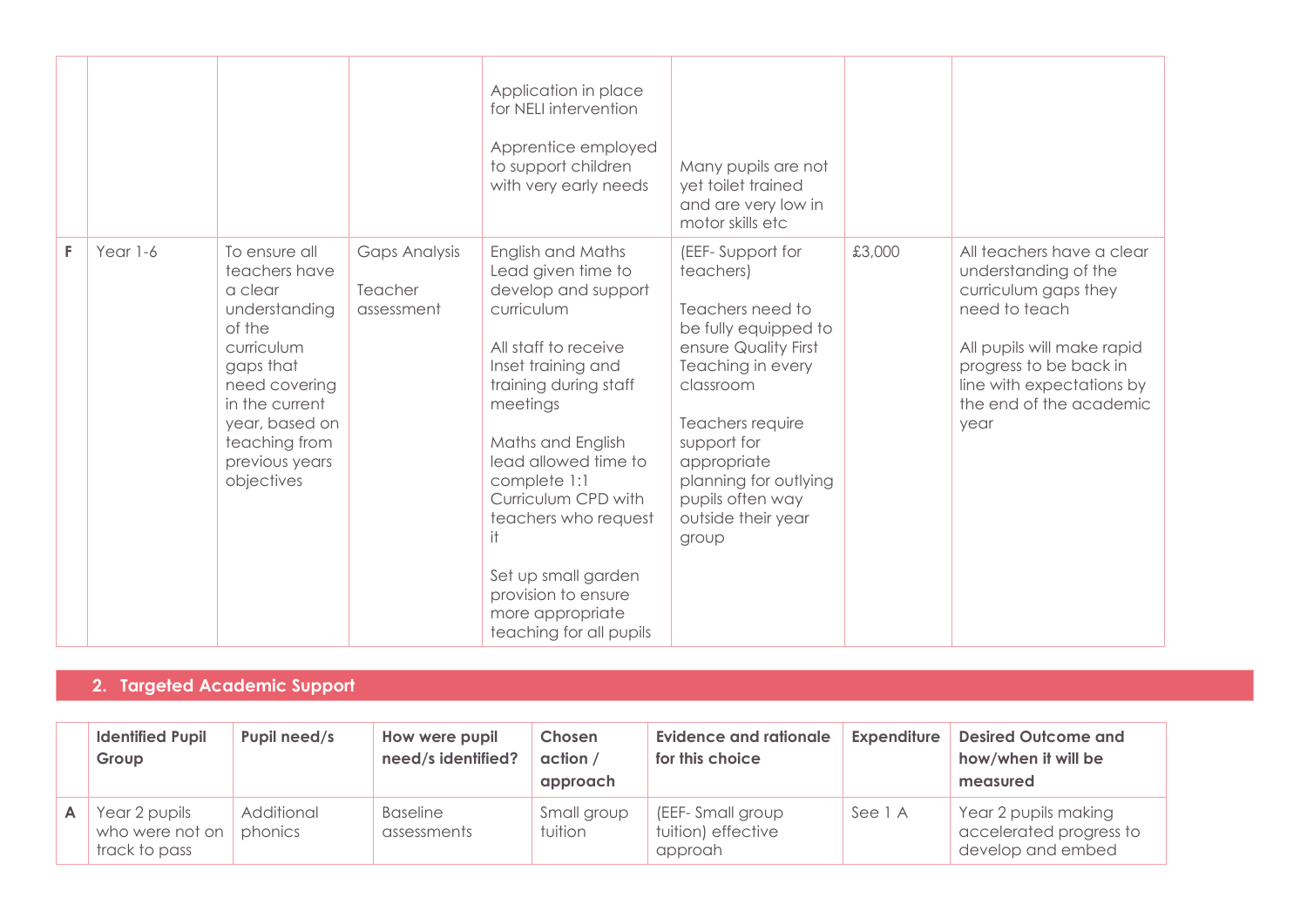|             | phonics<br>screening in<br>year 1                                     | teaching and<br>catch up.<br><b>Extra Phonics</b><br>teaching time                                                                                                                     |                                                                                                           |                                                                                                                                                                | Pupils currently unable<br>to complete Phonics<br>screening.<br>Gaps in learning and<br>lack of practice at<br>home leading to pupils<br>regressing in their<br>phonic knowledge       |        | phonic knowledge and<br>early reading skills<br>At least all pupils identified<br>to pass the PSC in Year 1<br>will pass the check in<br>November 2020                                     |
|-------------|-----------------------------------------------------------------------|----------------------------------------------------------------------------------------------------------------------------------------------------------------------------------------|-----------------------------------------------------------------------------------------------------------|----------------------------------------------------------------------------------------------------------------------------------------------------------------|----------------------------------------------------------------------------------------------------------------------------------------------------------------------------------------|--------|--------------------------------------------------------------------------------------------------------------------------------------------------------------------------------------------|
| B           | Year 2 pupils<br>who are lower<br>and middle<br>attaining             | <b>Quality First</b><br>Teaching in<br>core subjects<br>Additional<br>phonics<br>teaching and<br>catch up.                                                                             | <b>Baseline</b><br>assessments                                                                            | Experienced<br><b>Teachers</b><br>and TAs<br>supporting<br>small groups<br>(12)<br>Enhanced<br>Curriculum<br>to engage<br>pupils and<br>accelerate<br>learning | (EEF-Small group tuition<br>effective approach)<br>Pupils have significant<br>gaps and are currently<br>unable operate at a<br>level to complete<br>National standards<br>assessments. | £3,600 | Year 2 pupils making<br>accelerated progress to<br>develop and embed core<br>skills<br>At least all pupils who<br>achieved GLD to pass the<br><b>KS1 SATS in 2021</b>                      |
| $\mathsf C$ | Lower and<br>Middle attaining<br>pupils in Year 3 &<br>$\overline{4}$ | <b>Quality First</b><br>Teaching in<br>core subjects<br>Pupils with high<br>level SEND to<br>access small<br>garden<br>provision<br>Additional<br>phonics<br>teaching and<br>catch up. | <b>Baseline</b><br>assessments<br><b>EHCPs and SEN</b><br>assessment<br>Did not access<br>PSC for re-test | Experienced<br><b>Teachers</b><br>and TAs<br>supporting<br>small groups<br>(12)<br>Small group<br>tuition (Small<br>garden)                                    | (EEF-Small group tuition<br>effective approach)<br>Pupils have gaps and<br>Year 3 unable to<br>complete National<br>standards assessments.<br>Gaps in learning from<br>KS1 to KS2      | £3,600 | Year 3 and 4 Small<br>Garden groups making<br>accelerated progress<br>Year 3 pupils making<br>accelerated progress to<br>develop and embed<br>phonic knowledge and<br>early reading skills |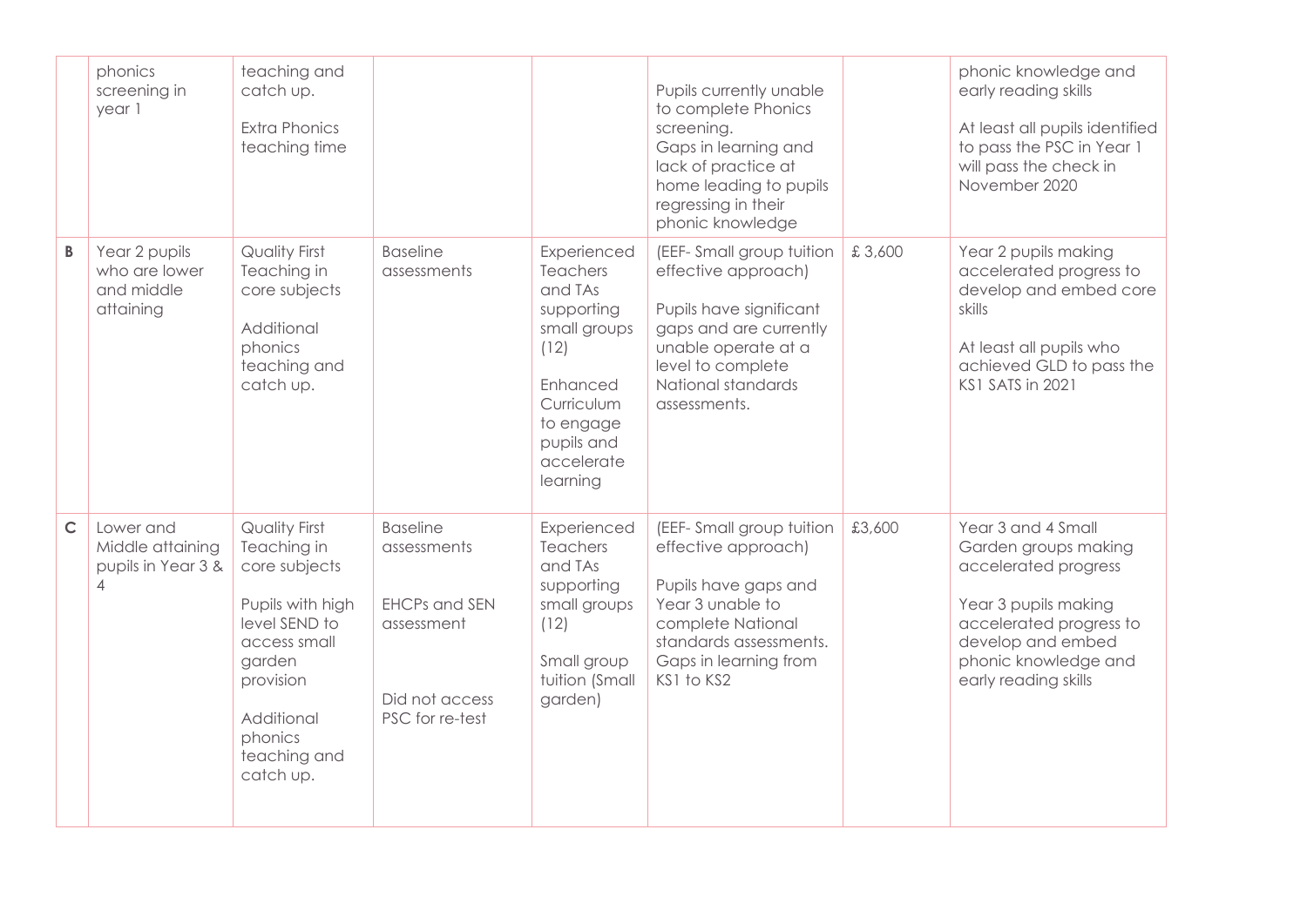| D | Children in year<br>5 and 6<br>significantly<br>behind age<br>related                                                    | Additional<br>teaching and<br>catch up.<br>Enhanced<br>Curriculum to<br>engage pupils<br>and accelerate<br>learning | <b>Baseline</b><br>assessments<br>Last year's<br><b>Baseline</b><br>assessment<br>Gap analysis of<br>the previous year<br>group curriculum<br>Assessments | Experienced<br>Teachers<br>and TAs<br>supporting<br>small groups<br>(12)<br>Small group<br>tuition (Small<br>garden)                                                                                                   | (EEF-1:1 group tuition<br>effective approach)<br>Pupils must be<br>secondary ready and<br>to ensure they have<br>additional catch up<br>learning to prepare<br>them for secondary<br>school | See 1D | Year 5 and 6 pupils<br>making accelerated<br>progress to develop and<br>embed core skills<br>At least all pupils who<br>achieved SATS in KS1 to<br>pass the KS2 SATS in 2021 |
|---|--------------------------------------------------------------------------------------------------------------------------|---------------------------------------------------------------------------------------------------------------------|-----------------------------------------------------------------------------------------------------------------------------------------------------------|------------------------------------------------------------------------------------------------------------------------------------------------------------------------------------------------------------------------|---------------------------------------------------------------------------------------------------------------------------------------------------------------------------------------------|--------|------------------------------------------------------------------------------------------------------------------------------------------------------------------------------|
| E | Pupils in all year<br>groups with<br>social emotional<br>needs brought<br>about by lack of<br>routine                    | Small group<br>support and<br>individual<br>counselling                                                             | By class teachers<br>and SLT<br>By Therapeutic<br>Counsellor and<br><b>Skills Mentor</b><br>Referrals from<br>parents and<br>outside agencies             | Small group<br>intervention<br>bv<br>Therapeutic<br>Counsellor<br>and other<br>from the<br>Inclusion<br>team<br>Provision of<br>Recovery<br>curriculum<br>projects<br>(MPMS and<br>My School is<br>a building<br>site) | To ensure pupils are<br>confident and mentally<br>ready to learn with<br>strong learning<br>behaviours                                                                                      | £500   | Pupils are able to quickly<br>adapt back into routines<br>and access full learning<br>opportunities.                                                                         |
| F | Pupils with<br>behaviour or<br>social needs<br>that have fallen<br>behind in their<br>academic<br>achievement<br>$Yr1-6$ | Small<br>intervention<br>group support                                                                              | By class teachers,<br>SENCo and SLT in<br>partnership                                                                                                     | Small group<br>projects e.g.<br>MSMP and<br>Forest school<br>Use of<br>Therapeutic<br>and<br>Restorative<br>approach to<br>behaviour                                                                                   | (EEF-Small group<br>tuition) effective<br>approach to increase<br>confidence and<br>engagement in<br>learning                                                                               | £500   | Pupils are able to quickly<br>adapt back into routines<br>and access full learning<br>opportunities.                                                                         |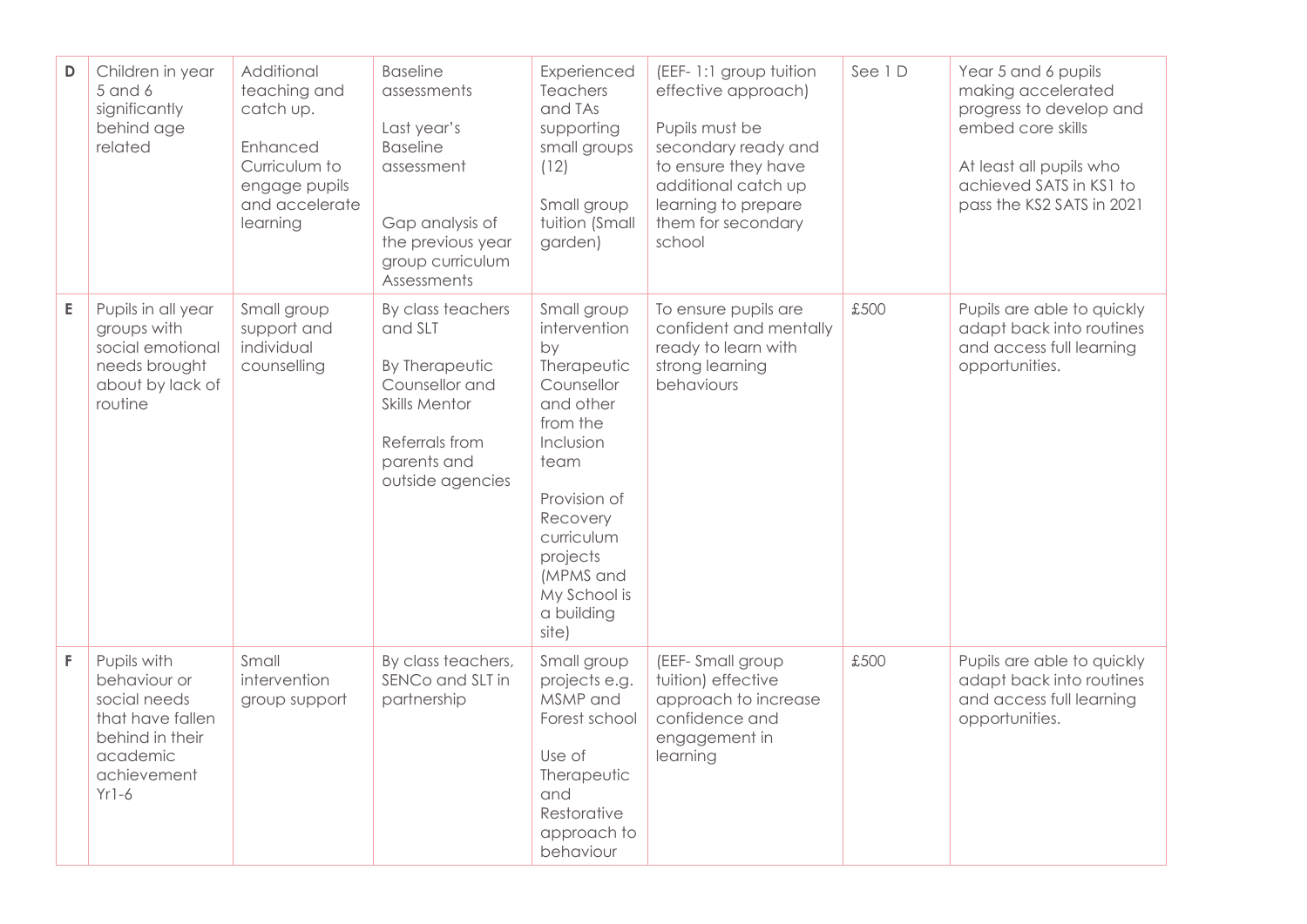#### **3. Wider Strategies**

|              | <b>Identified Pupil</b><br>Group                                                                                  | Pupil need/s                                                                      | How were<br>pupil need/s<br>identified?                                                | Chosen action /<br>approach                                                                                                                                                            | <b>Evidence and rationale</b><br>for this choice                                                                                                                                                                                                                                                                 | <b>Expenditure</b> | <b>Desired Outcome and</b><br>how/when it will be<br>measured                                   |
|--------------|-------------------------------------------------------------------------------------------------------------------|-----------------------------------------------------------------------------------|----------------------------------------------------------------------------------------|----------------------------------------------------------------------------------------------------------------------------------------------------------------------------------------|------------------------------------------------------------------------------------------------------------------------------------------------------------------------------------------------------------------------------------------------------------------------------------------------------------------|--------------------|-------------------------------------------------------------------------------------------------|
| A            | Pupils and<br>parents anxiety<br>on returning to<br>school                                                        | Mental health<br>and anxiety<br>support<br>Family Worker<br>access for<br>parents | Through the<br>family support<br>worker,<br>inclusion team<br>and SLT                  | Individual and<br>group<br>intervention<br>support from<br>FSW and<br>Inclusion team.<br>Parenting course<br>Access to<br>specialist project<br>such as MSMP                           | Parents and carers<br>reporting to have<br>Anxiety issues.<br><b>Parent and Carers</b><br>reporting behaviour<br>issues                                                                                                                                                                                          | £500               | Additional support<br>available to break down<br>anxiety and ensure pupil<br>attendance         |
| B            | Parents unable<br>to work and<br>struggling as<br>financially as a<br>result of COVID                             | Deprivation and<br>financial<br>difficulty                                        | Family support<br>worker and SLT<br>through<br>conversations<br>and ongoing<br>support | Continue to<br>provide parents<br>with practical<br>support<br>wherever<br>possible incl<br>food parcels,<br>uniform etc)<br>Continuation of<br><b>Bagels</b> and<br>breakfast for all | (DFE guidance/ Schools<br>experiences and prior<br>work and pupil<br>premium research)<br>Children not coming to<br>school hungry and in<br>the right uniform has a<br>negative impact on<br>self-esteem and<br>concentration. Without<br>providing pupils with<br>the basics then they<br>can't access learning | £750               | Pupils are ready to learn,<br>concentration is<br>increased and pupils<br>have good self esteem |
| $\mathsf{C}$ | Pupils and<br>parents suffering<br>with mental<br>health problems<br>and anxiety on<br>returning to<br>school and | Mental health<br>and anxiety<br>support                                           | Family support<br>worker,<br>Inclusion team<br>and SLT<br>through<br>conversations     | Specialist staff<br>trained in<br>bereavement<br>counselling and<br>offering grief<br>support<br>1:1                                                                                   | (1:1 support- EEF) Some<br>individual cases of<br>parents and carers<br>reporting to have<br>Anxiety issues.                                                                                                                                                                                                     | £250               | Additional support<br>available to break down<br>anxiety and ensure pupil<br>attendance         |